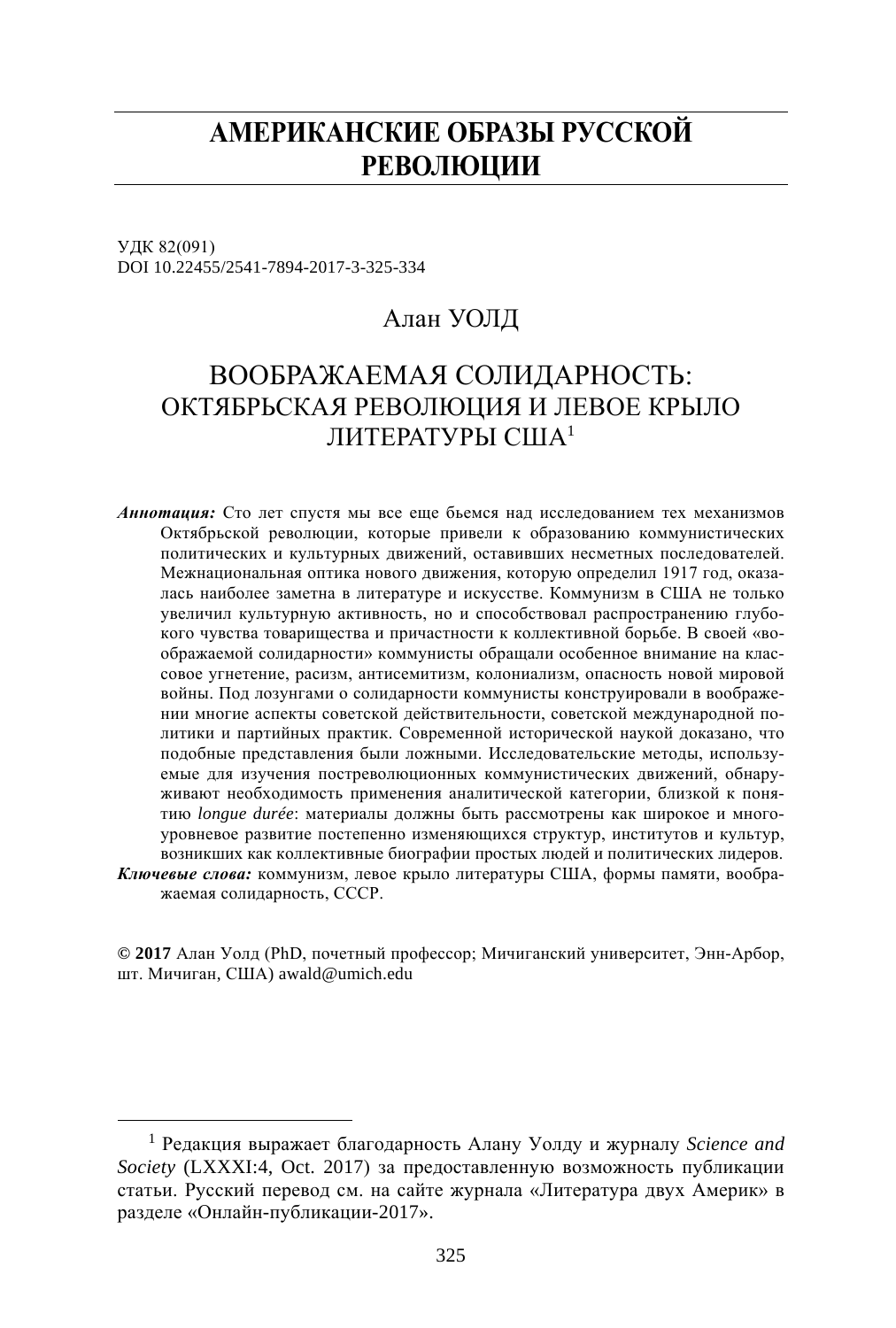# **AMERICAN IMAGES OF THE RUSSIAN REVOLUTION**

UDC 82(091) DOI 10.22455/2541-7894-2017-3-325-334

#### Alan WALD

## IMAGINED SOLIDARITIES: THE BOLSHEVIK REVOLUTION AND THE U.S. LITERARY LEFT

- *Abstract*: One hundred years later, we are still wrestling with the ways in which the event of the Bolshevik Revolution launched Communist-led political and cultural movements that generated myriad progeny. The transnational optic of the new movement inaugurated by 1917 was nowhere more evident than in the literary and creative production. Among cultural activists in the United States, Communism normally encouraged the extension of a feeling of deep horizontal comradeship and belonging to a common struggle. Communists in their "imagined solidarities" cared specifically about class oppression, racism, anti-Semitism, colonialism, and the danger of a repeat of World War I. Under slogans of solidarity, Communists were imagining many features about Soviet life, Soviet foreign policy, and the practices of various Communist parties that are now shown to be false. The methods of observation and inference required to engage this post-revolution tradition evoke the need for an analytical category close to that of a *longue durée*: it is to be apprehended as an extended development through the broader and layered context of gradually evolving structures, institutions, and cultures brought to life by collective biographies of actors from the ranks and leadership.
- *Key words*: Communism, U.S. literary left, forms of memory, "imagined solidarities", USSR.

**© 2017** Alan Wald (PhD, Professor Emeritus; University of Michigan, Ann Arbor, Michigan, USA) awald@umich.edu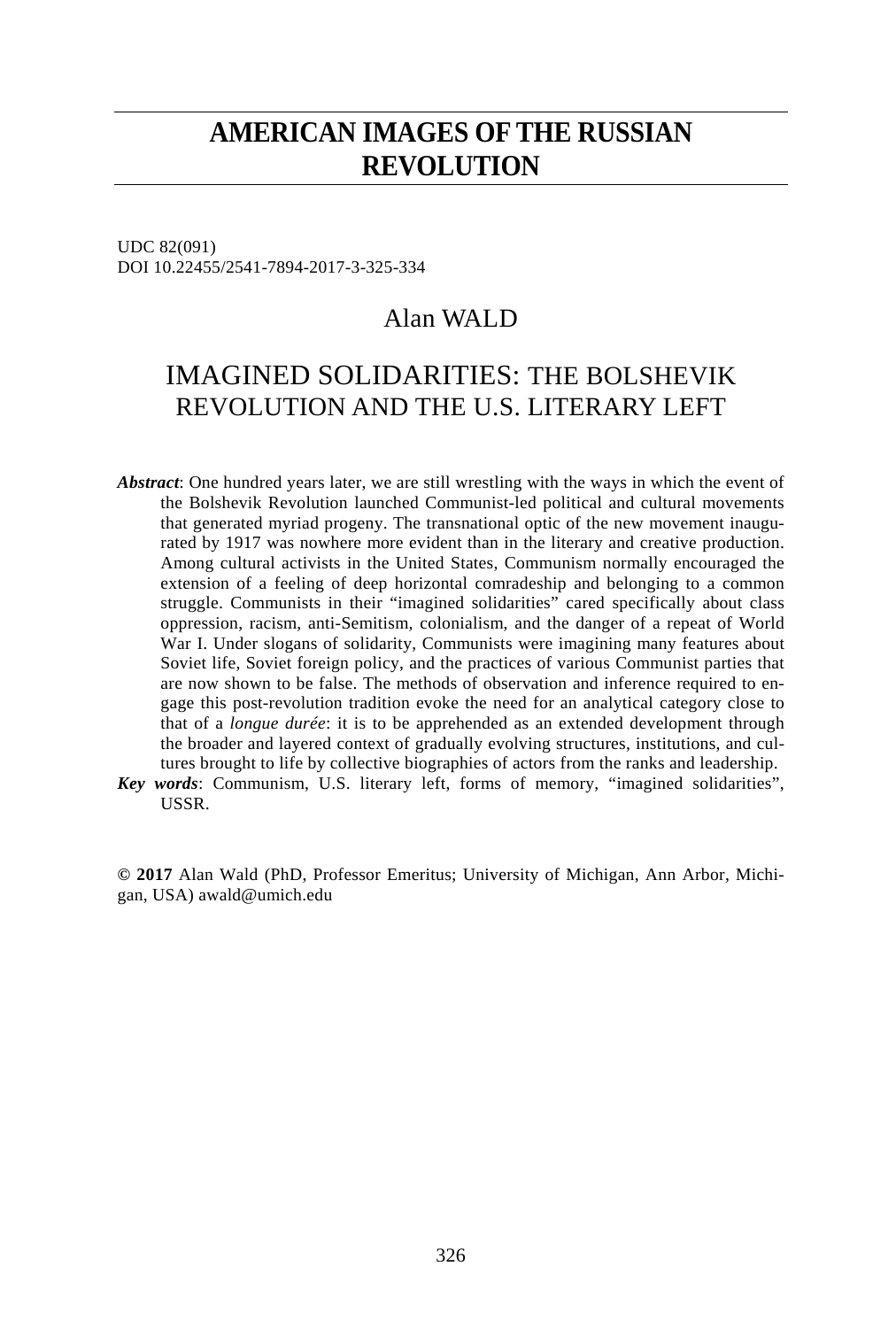## **A Hybrid Legacy**

From the instant that the U. S. journalist John Reed witnessed the "Ten Days that Shook the World" in the fall of 1917, ideas and images of the Russian Revolution began to resonate across the world. The event had an electrifying – dare I say near-religious? – import for all varieties of radicals as a beacon of justice signaling that hierarchies were to be leveled on behalf of a liberated, unified humanity. What had been done and was being said in Red Russia were embraced and interpreted by activists and cultural workers as the opening of a new horizon; soon Bolshevik politics and the avant-garde art of the revolution commenced to intertwine with the national experiences and local struggles of many societies. One hundred years later, we are still wrestling with the ways in which the event of the Bolshevik Revolution launched Communist-led political and cultural movements that generated myriad progeny.

This post-revolution tradition is at this point a long-term, hybrid legacy, conditioned by organized, material underpinnings and what started as a relatively homogeneous ideological universe; the methods of observation and inference required to engage such a slow process evoke the need for an analytical category close to that of a *longue durée*. That is, the record after 1917, in the Soviet Union and internationally, cannot be understood merely by its relation to indubitably critical occurrences such as the civil war or rise of fascism; it is also to be apprehended as an extended development through the broader and layered context of gradually evolving structures (social formations as well as parties), institutions, and cultures brought to life by collective biographies of actors from the ranks and leadership.

As in classic examples of the *longue durée*, vital alterations in the trajectory of Communist-led politics and culture went unrecognized at any given point in time by many historical participants. To be sure, the switch of the Communist International leadership to "socialism in one country" or the Popular Front was immediately picked up by followers as slogans and stated policies, along with the advent of "socialist realism" in the arts; in themselves, such innovations seemed pragmatically plausible. Yet, almost as if behind the backs of idealistic activists, there were since the 1920s steadily increasing dictatorial policies and practices in Moscow, and in subordinate national leadership bodies, emerging stealthily like a political form of evolving "climate change." This unrelenting erosion of the essence of Communist values was far from an "original sin" produced by Marxist or Leninist thought, despite the many errors in prediction in both; and it involved a great deal more than just the question of corrupt individuals,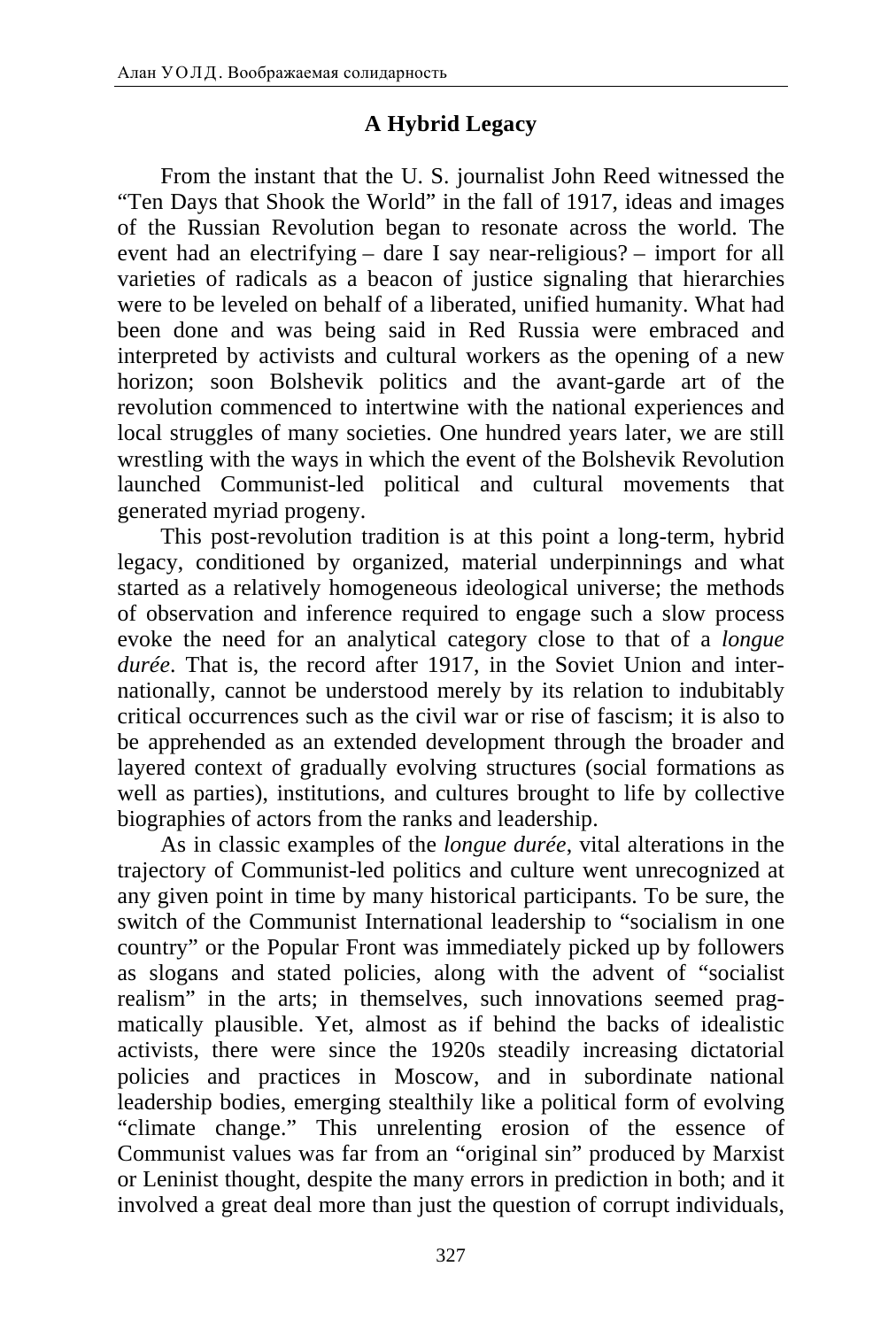inasmuch as it was produced by structural developments over long periods. Communist leaders implicated in this transition invariably depicted those who dissented as capitulators to the pressures of capitalism or worse. But often it was a sense of cognitive dissonance between what was said and what was done by the Moscow leadership that helped to produce minority splits and expulsions (Trotskyism, Bukharinism), periodic demoralizations and defections (1939, 1956), and rebellions in national parties (Titoism, Maoism, Euro-Communism). Even before 1989, widespread fragmentation and renovation were underway, so that it became more appropriate to talk of various Communist parties and individuals as *related* to the Bolshevik model rather than *wedded* to it. Clearly this is a subject demanding not just a chronicler but also a research historian.

More or less taking our cue from the French *Annales* School, we might ask of this long tradition: What is the ideological universe to be studied? What are the questions to be asked about the social origins, religious training, education, and intimate lives of the political and cultural actors? How do we incorporate what we find in various records into the larger frameworks of political debates, and economic and social history? Contemporary Marxists have a special stake in pursuing this line of inquiry: As with the classic *longue durée* approach, the adapted mode of investigating the past of long-term structural continuities can be used to illuminate the present. How did this long process give rise to today?

#### **The People Who Cared**

The transnational optic of the new movement inaugurated by 1917 was nowhere more evident than in the literary and creative production that broke boundaries of genres and disciplines, tore down geographical fences, and opened the gates to the ingenuity of those from plebeian and subaltern groups. What occurred over the following decades was by turns uplifted and vexed by the charismatic ambiguities of Soviet Communism; to borrow from African American novelist Richard Wright, there were peaks of glory and depths of horror as the movement marched from the era of Lenin to that of Stalin and beyond. At the same time, aesthetic production was shaped by a collectivity of diverse temperaments and skills of those who often lived very different lives but imagined a shared solidarity with others engaged in anticapitalist and anti-colonial struggles throughout the world. This can be grasped by mentioning just a fraction of the hundreds of writers in the United States whose creative work was profoundly yet diversely inflected by the altruistic aspirations generated by the *longue durée* of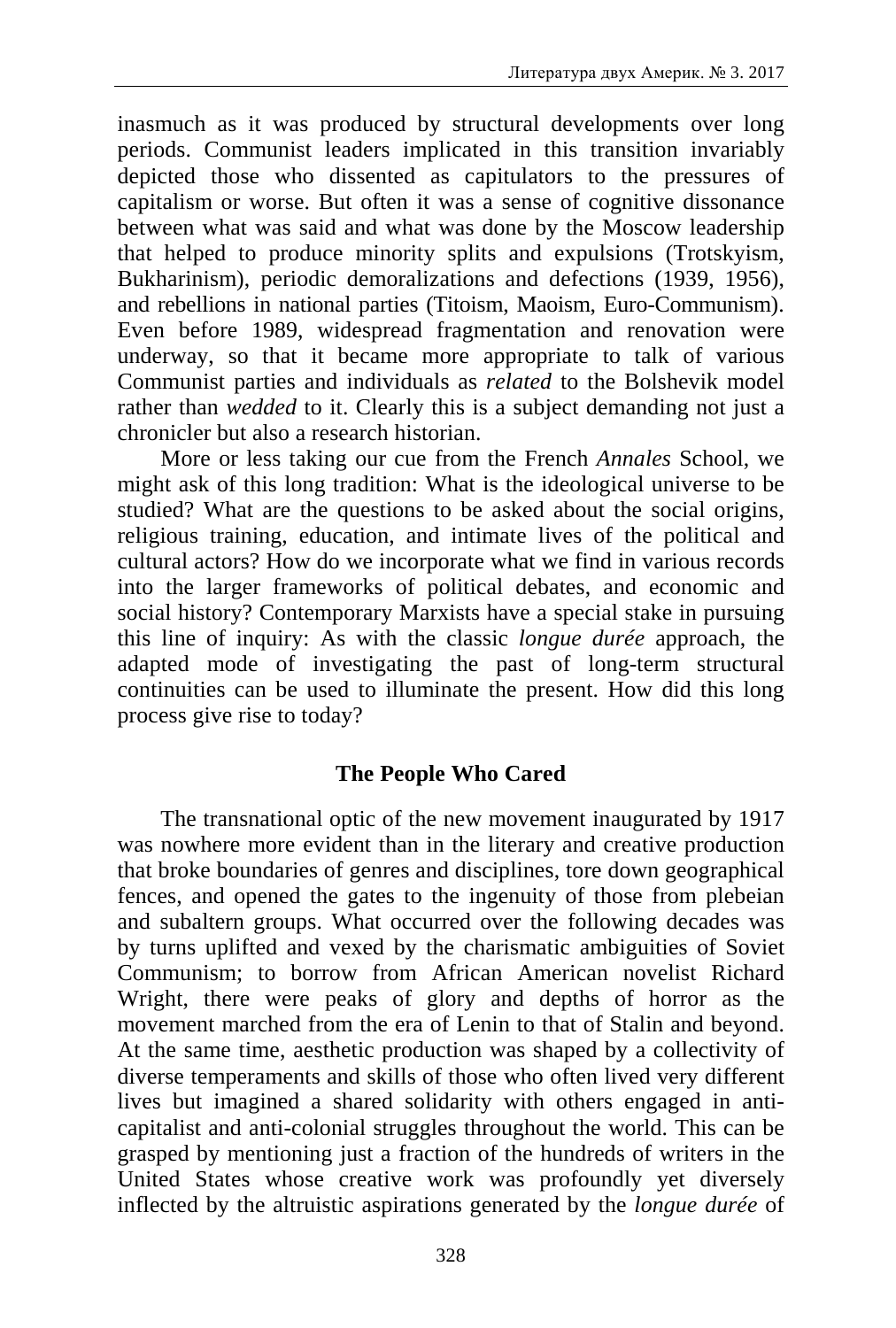the Communist movement: Langston Hughes, Muriel Rukeyser, James T. Farrell, Theodore Dreiser, Lillian Hellman, Arthur Miller, Carlos Bulosan, Thomas McGrath, Lorraine Hansberry, Ralph Ellison, and John Oliver Killens. Only rarely did pro-Communist ideals appear in the form of a literary text serving as the henchman for ideology, as in some of the lesser works of Howard Fast. Typically, such aspirations are enmeshed in the life experiences upon which the artistic imagination draws, as in John Steinbeck's *The Grapes of Wrath* (1940). In this instance, the sympathetic protagonists are substantially derived from autobiographical narratives of militants in Communist-led struggles (Cecil McKiddy for Tom Joad, W. C. Hamett for Jim Casey), and the underlying convictions are those of Popular Front anti-fascism (seen in Steinbeck's contribution to the League of American Writers pamphlet *Writers Take Sides on the Question: Are You For or Against Franco and Fascism?* [1938]).

For a writer to be influenced by Communism was not to be reduced to it, and individual biography is indispensable if we are to take the full measure of any person or his or her creative work. Diverse creative personalities can be attracted to the same mental structure. My own research suggests that, among cultural activists in the United States, Communism normally encouraged selfless and good behavior. There was a feeling of deep horizontal comradeship that extended to all ethnicities. This sensation of connection was because militants partook in imagining that they belonged to a common struggle, and shared a redeeming future, with people they had never even seen outside of photographs and illustrations in movement publications. In my view, this was not a "false consciousness," but it could be one that was highly romanticized and simplified. Such ideals of Communism had a compelling power to motivate and inspire, even if one was a longdistance Communist intellectual who abjured membership and retained middle-class privileges. I would say that Communists were "the people who cared"; in their "imagined solidarities," they cared specifically about class oppression, racism, anti-Semitism, colonialism, and the danger of a repeat of World War I. In some cases the admirable and heartfelt solidarity that they imagined led them to die for these causes while organizing in dangerous situations, or perishing on the battlefields of Spain and World War II.

Nevertheless, the research historian must put these two aphoristic simplifications – "imagined solidarities" and "the people who cared" – under pressure. After all, a critical component of the imagined solidarities of Communists was embracing the slogan "Defend the Soviet Union." While it was certainly appropriate to defend the sovereignty of the USSR against invasion and back certain progressive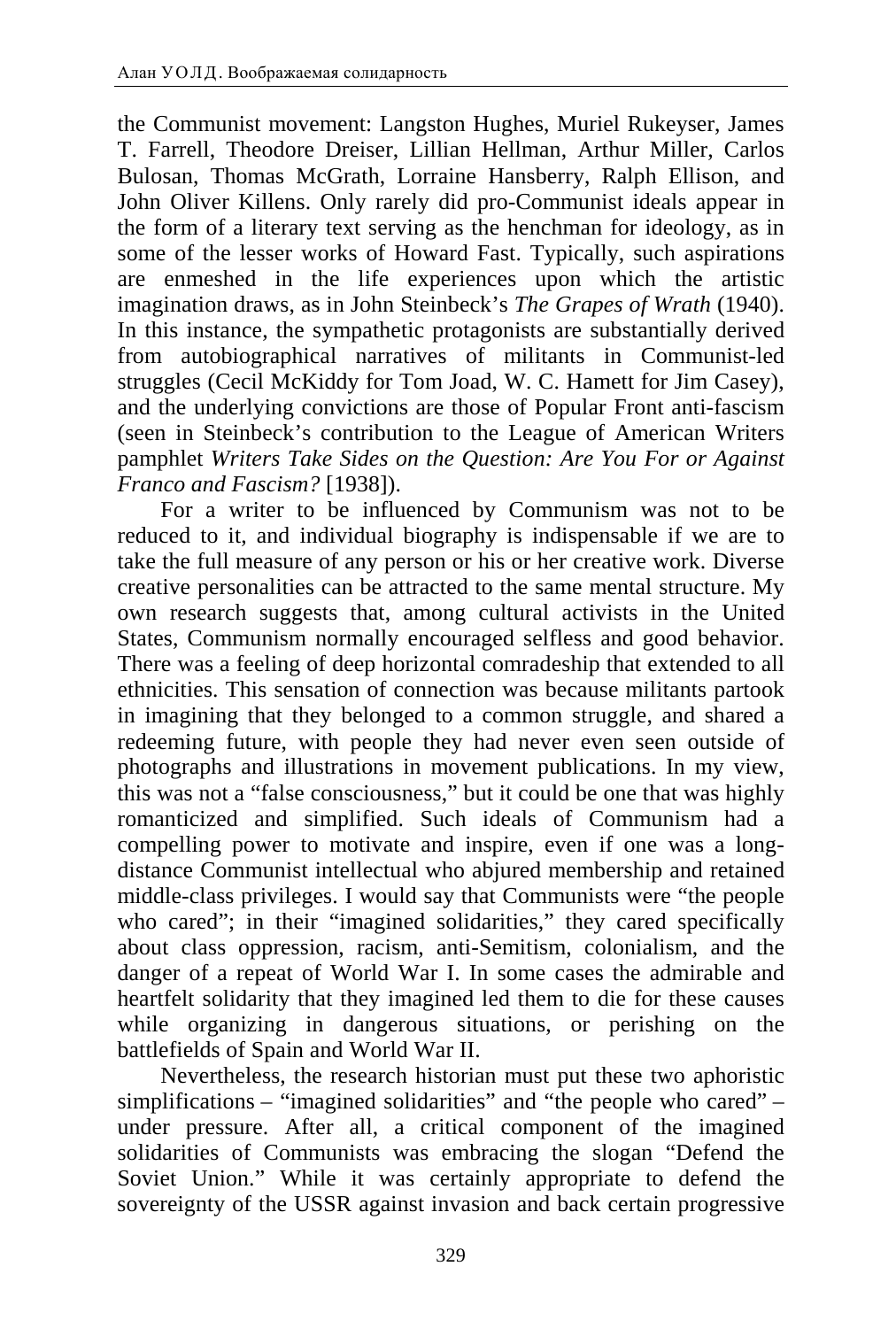features, this became a stance that led to support, open or tacit, of the mass executions of at least 800,000 people in the Soviet Union from 1937 to 1953 and the imprisonment (often simply a slow death) of more than a million in the ever-expanding Gulag<sup>2</sup>.

Under broad slogans of solidarity, Communists were imagining many other features about Soviet life, Soviet foreign policy, and the practices of various Communist parties that are now shown to be false. They surely cared about anti-Semitism, yet denied the virulence with which it spread among Soviet-bloc countries after World War II. During World War II itself, the passion of imagined solidarity, not just on behalf of victims of fascism but with an egregiously idealized Soviet Union, led to Communists supporting the war-time No Strike Pledge, the internment of Japanese Americans, the use of the Smith Act against rivals, the temporary abandonment of national liberation struggles, and, for a small number, espionage activities that were falsely denied for decades.

An attractive but potentially dangerous aspect of the Communist movement was that it had certain features of one-stop shopping. To join the movement, as a member or ally, could mean participation in an entire social and cultural world of friends, family, lovers, and a vibrant cultural life. The international world of Communism allowed for some to have a connection to dramatic political events that offered excitement, intrigue, glamour, and a sense of purpose that countered the humdrum boredom of one's day job. For an artist, envisioning a world in revolution wherein women as well as workers and peasants of color were in the lead, induced one to imagine that one's work was engaged in unlocking the full human potential for cultural liberation. Altruism brings its own rewards, but to be an admired "proletarian cadre," a "people's poet," a "Volunteer for Liberty" in Spain, a member of the Party's inner circle, or a romantically mysterious person with a connection to secret and potentially dangerous work on behalf of the cause, could be like an adrenaline high that becomes addictive.

Among those for whom "Stalinism" has become a political swear word rather than a sociological tool, much has been made of Communist factionalism, undemocratic practices, and the lack of accountability of Communist leaders to the membership. Yet these are qualities shared by all almost all political movements, hardly the unique fingerprint of the pro-Soviet militants. More to the point, one's becoming accepted as a member of a Communist party or a trusted ally was premised on

 $2$  These are the estimates of revisionist Soviet historian J. Arch Getty [Getty] 2000]. For much higher figures by a more conventional historian, see [Conquest 2007].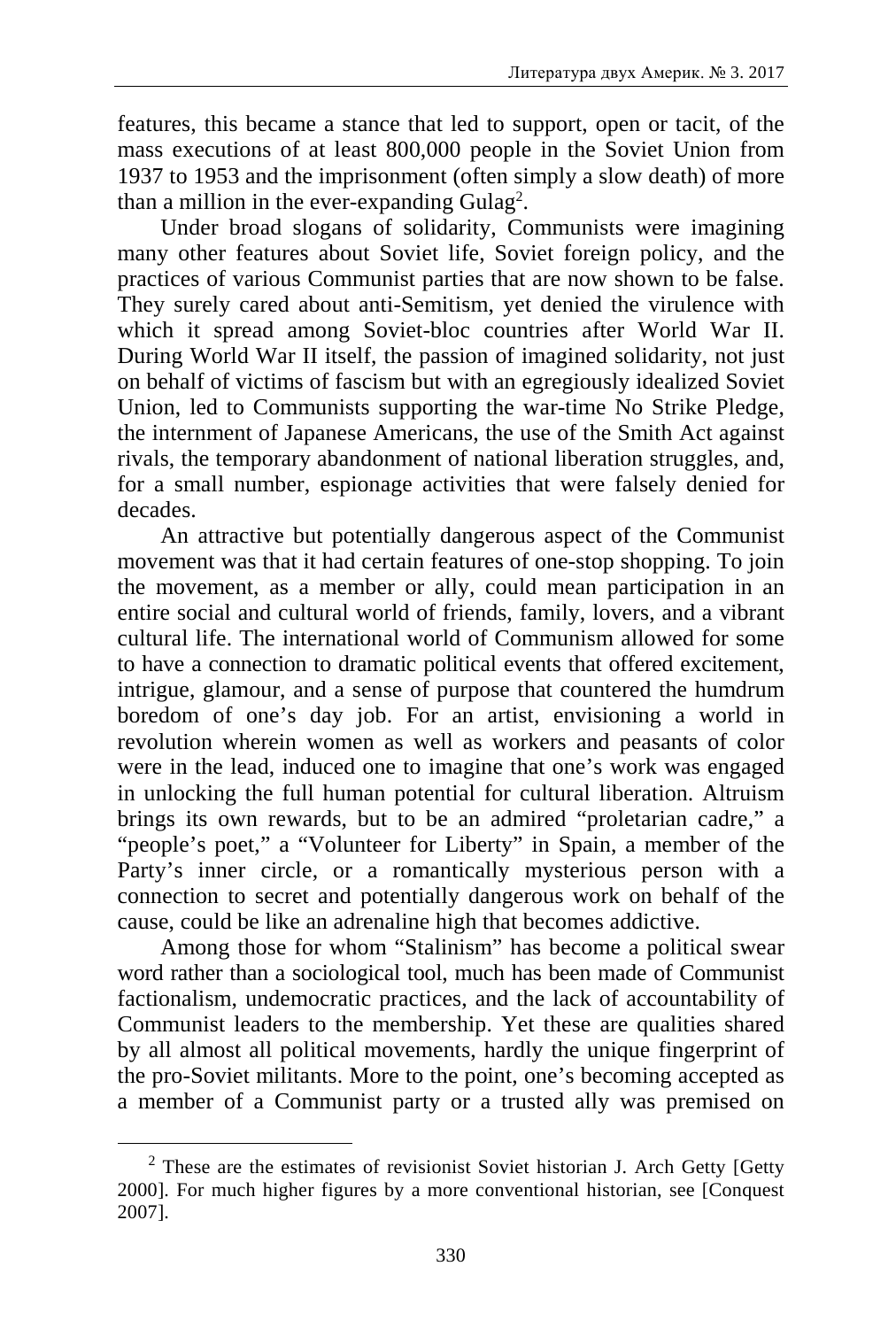unswerving public loyalty to Moscow in its major foreign policy decisions and domestic claims. Usually one was internally converted to a belief that the Communist International had proven itself to have a monopoly of historical-political insight, of which the incarnation at any given time was "the correct line" handed down by national leaderships. No doubt there were individuals who privately harbored doubts and questions, but this idea of a Soviet Mecca could result in autobrainwashing to the point where even the most brilliant people lived in fictional times. A loyal Communist simply was unlikely to believe news or information about the Soviet Union that wasn't vetted by the Party. Terms such as "Trotskyite" were employed to quarantine a farreaching circle of oppositional thought, especially by linking such views to fascism. This fueled a well of hatred, suspicion, and confusion that has never been fully drained. Over time the intellectual world could become one of epistemic closure where a Communist heard the same political arguments repeated by all of his or her comrades, and disbelieved or simply couldn't hear contradictory information from other sources. This is not to suggest that Communists were essentially servile people who took orders from above; their movement toward the imagining of solidarities was generously rebellious and self-motivated. But the choices made, and sudden switches in "political line," invariably reflected the authority of Moscow, an overriding structural continuity despite conjunctural changes in the political landscape.

#### **Forms of Memory**

Today, students of the "Imagined Solidarities" of the pro-Communist Literary Left confront three forms of memory through which the components of this inheritance are available. First is "historical memory" in which the dead past can be found in old records; these document the theory and practice of Marxist cultural workers in the post-revolution Soviet Union as well as countries where Bolshevism – sometimes in dissident communist forms – gained traction among artists and intellectuals. Second is "autobiographical memory" which refers to the recollected experiences of individuals involved in such activities; here we have memoirs (sometimes unpublished), recorded interviews, or information about experiences reported in letters or imaginatively recreated in poems, novels, and plays. Finally, there is the "collective memory" of radical scholars in and out of the academy, political and cultural groups, and publishing houses and magazines that consciously work to sustain and transmit a shared pool of knowledge about what happened. What is special to Marxists about collective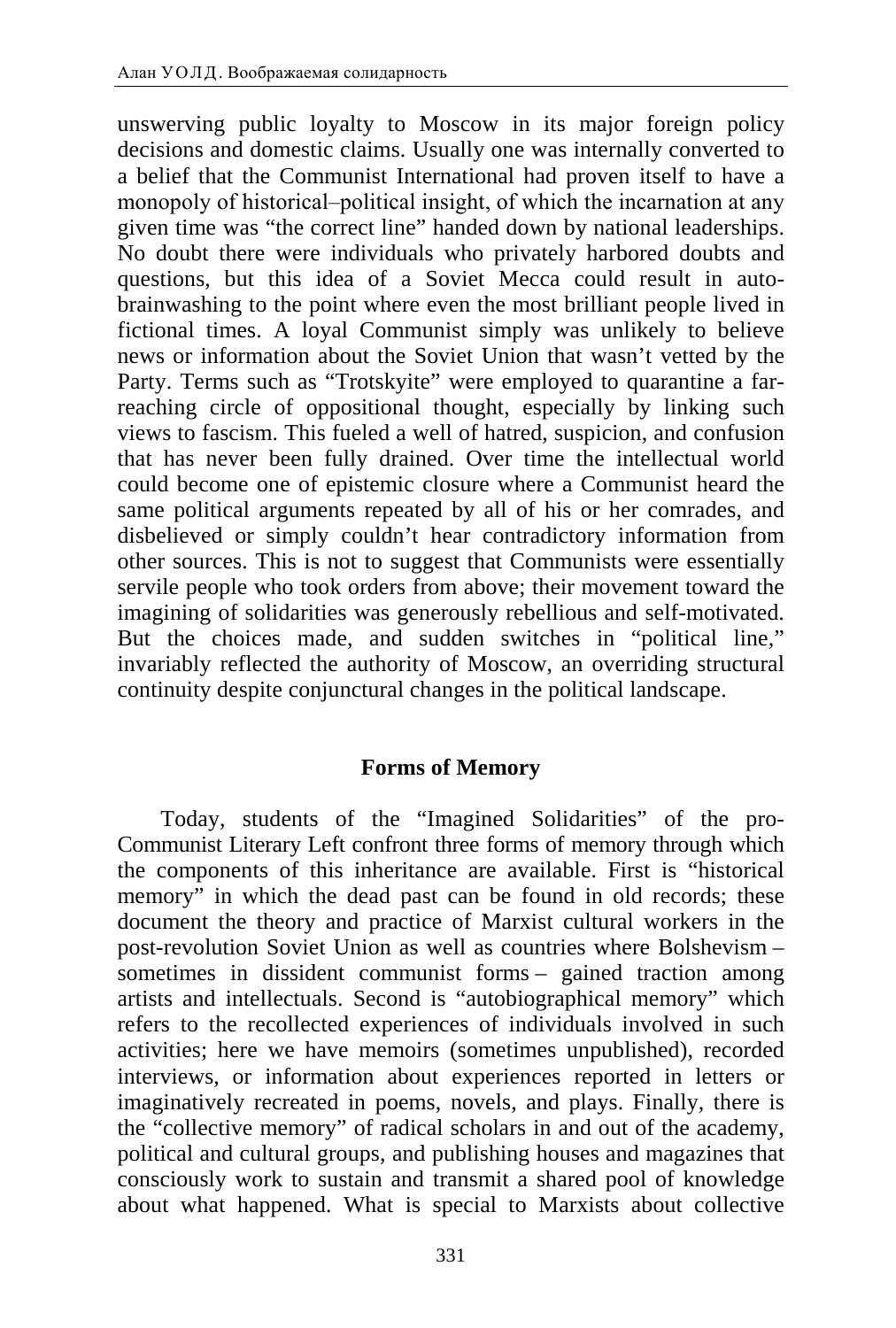memory is that it aims to render this cultural practice an active past available to informing and shaping our undertakings and even our identities in the present and future.

To analyze and assess the legacy and impact of 1917 for the U. S. Literary Left, one must avail oneself of the resources of all three forms of memory. For the United States, the historical memory can be explored in dozens of journals, newspapers, and anthologies published under the auspices of the Communist movement and their allies. The *New Masses,* the *Daily Worker,* the early *Partisan Review, Direction, Negro Quarterly, Dialectics, Jewish Life, Masses & Mainstream,* three volumes of the proceedings of the American Writers Congress, and literary collections issued by International Publishers are only the start of a long list. The autobiographical memory can be found in most detailed form in books, all of which must be read with a critical eye, such as Granville Hicks' *Part of the Truth: An Autobiography* (1965); oral histories such as Albert Maltz's "The Citizen Writer in Retrospect" (1983, available at the UCLA Oral History Project); and novels such as John Sanford's *Scenes From the Life of an American Jew* (1985–91, five volumes). The collective memory is trickier. Due to the entrance of radicals into the academy during and after the 1960s, much is available through the scholarly fields of literary radicalism, gender studies, and multi-cultural literatures in the form of books, essays, journals and conference papers that are in debate and dialog with each other. There are also occasional writings and reviews in publications of left-wing organizations that interpret this legacy according to their own outlook. Beyond this are a substantial number of films, some dumbed down (*The Way We Were,* 1973) and others more compelling (*Trumbo*, 2015).

Gaining a critical perspective on all this is no easy task. In a sense, much has changed and little has changed since the Communist movement made its major mark on U. S. literature in the 1930s, then continued a strong presence in the 1940s as the vanguard of Popular Front culture, and finally was demonized as "totalitarian" in the Cold War. The liberal mainstream public perception of Literary Communism, in a nutshell, is that of a flawed, minor achievement at best, while rightwing hitmen depict it as a sub-artistic conspiracy to indoctrinate by crude methods. A tsunami of scorn has been aimed at the "proletarian novel." This has produced a reactive and defensive tendency by radical partisans to celebrate certain pro-Communist writers while smoothing over real contradictions and problems. Curiously, interest in writing by authors substantially shaped by Communist ideas and activities continues to grow steadily, and yet the specificity of the emotional and ideological commitments of the artists is being written out of scholarship and collective memory by identifying the individuals primarily as "Left" or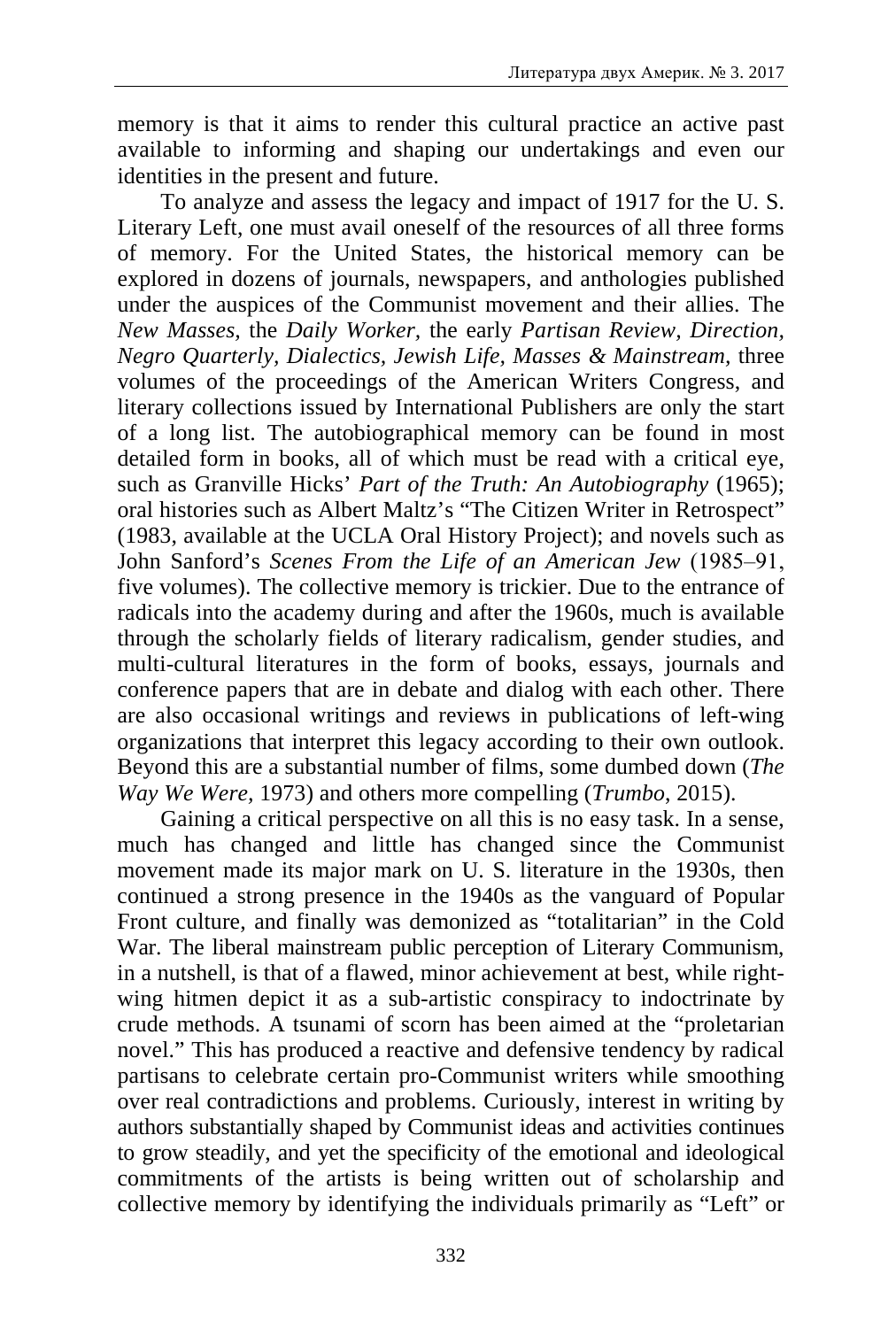"Progressive." It is as if a legion of well-meaning radical academic "Terminators" has gone back in time to assassinate the origins of their own beginnings.

Of course, writers themselves frequently evoked such anodyne terms as necessary protective coloration against pigeonholing, blacklisting, and persecution. In a sense, we are obligated to tell the story that these former pro-Communists didn't want told, which can be unpleasant work in the face of a generation of older scholars who based their treatments of these authors on sanitized history, and family members of writers nourished on myths for their own protection. But the simplistic use of some label is not what this is about. To take one example, one's political positions are always influenced by the bonds one forms with others, in and around the movement. With literary Communists, one often finds an inspiring and supportive mentor or role model; but surely I can't be only one who has learned that life in the radical movement can also involve tales of frenemies and alcohol-inflamed egos.

The point is that when one leaves hands unsullied by empirical spadework into precise convictions, activities, influence, and relationships, this functions to gloss over the texture of the experiences, emotions, and passions that are the raw materials of an individual's art. Euphemisms for the Communist legacy such as vague talk of "contradictions," "mistakes," and "imperfections" only serve to infantilize the subject (and one's readers). Why shove skeletons into closets from which they will sooner or later be disgorged? The understanding of a work of creative art requires getting inside the people of the past and recreating the world as they saw it; Marxist cultural workers of today will never really know our own historical hinterland, the dialectic of individuals and collectivities that animated these movements, until we can accomplish this with candor.

In many respects, scholarship on this subject has been moving ahead, especially in relation to gender, ethnicity, region, and an expanded appreciation of cultural forms. Thanks to scores of scholars after the 1960s, we no longer have to accept the older perception that literature emergent from the Communist experience comprises a stagnant pond, apart from the living river of contemporary literary progress. The finest synthesis that accurately transcends the 1930s and pursues the subject well into the mid-20th century is Michael Dennings' brilliant and beguiling *The Cultural Front: The Laboring of American Culture in the Twentieth Century* (1998) [Denning 1998] Here we have the depiction of a counter-hegemonic historic bloc compellingly based on concepts from Antonio Gramsci and Raymond Williams, and a fabulous exploration of institutions, cultural apparatuses, and audiences. Now, in order to advance conceptual sophistication in the field, scholars